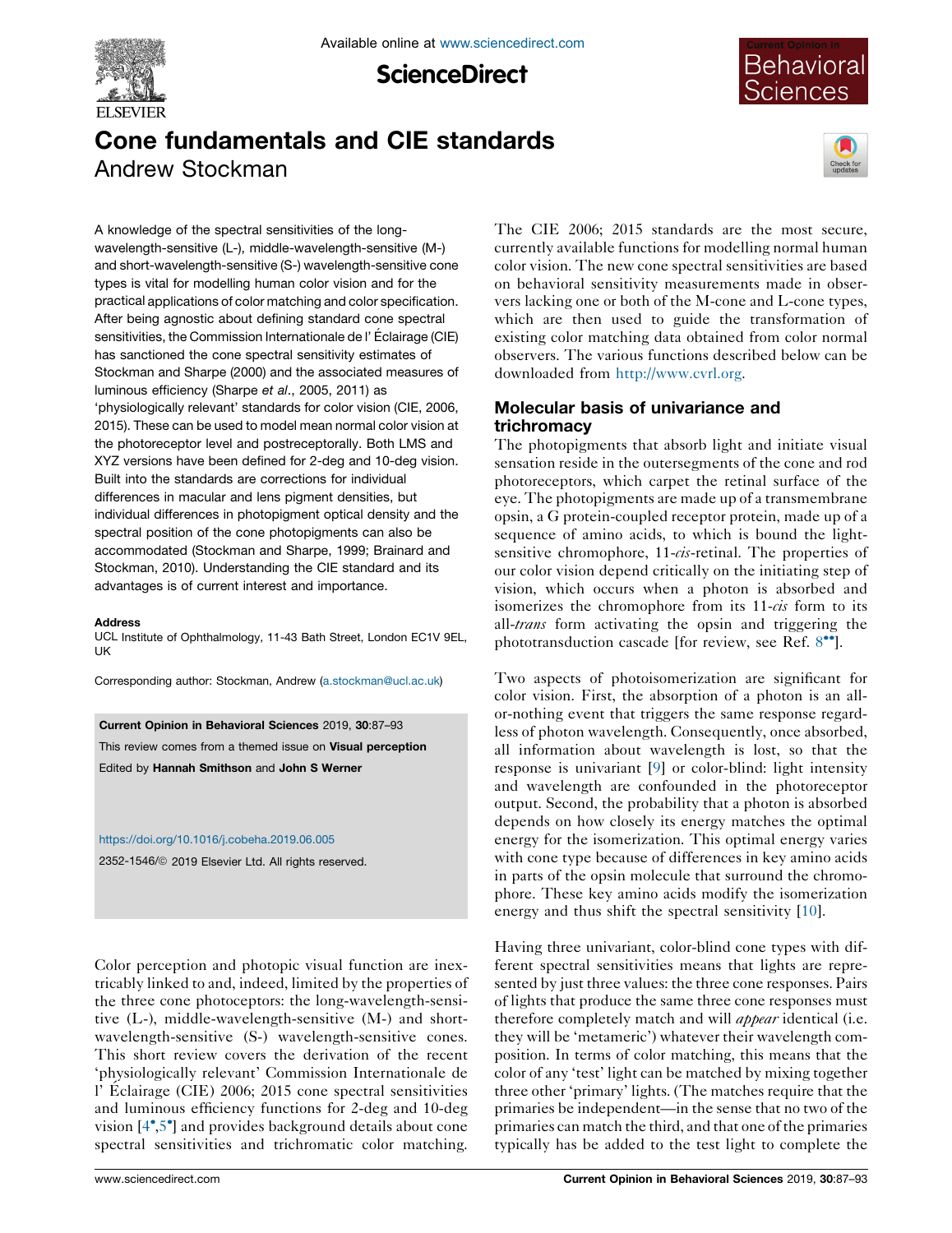<span id="page-1-0"></span>match). The intensities of the three primary lights required to match test lights as a function of test wavelength define the three color matching functions (CMFs), often defined for matches to test lights of equal energy. The upper left inset of Figure 1 illustrates a typical color matching experiment in which a test light of variable wavelength  $(\lambda)$  is matched to three primaries, in this case, of 645, 526, and 444 nm. The left-hand graph shows the corresponding red, green, and blue 'large-field' CMFs measured by Stiles and Burch  $[11\bullet]$  $[11\bullet]$  for fields of 10-deg in visual diameter (the other standard size is 2-deg in diameter, which is known as 'small-field'). For large-field color matching, observers ignore the appearance of the central area of the field. Using colorimetric notation, we refer to the large-field functions here as the  $\overline{r}_{10}(\lambda)$ ,  $\overline{g}_{10}(\lambda)$ , and  $\overline{b}_{10}(\lambda)$  CMFs. The CMFs are negative when the primary in question has to be added to the test light to complete the match, when it is known as a 'desaturating' primary. In the example shown in Figure 1, the 645-nm primary has been added

Figure 1

to the test light to complete the match. Desaturating primaries are needed when the test light falls outside the volume of color space bounded by the three primaries.

## Color matching and cone fundamentals

Color matches are matches made at the cone level that depend on the spectral sensitivities of the L-cones, Mcones and S-cones. These spectral sensitivities are known as the fundamental CMFs, and in colorimetric notation as  $\overline{l}(\lambda)$ ,  $\overline{m}(\lambda)$ , and  $\overline{s}(\lambda)$ . The color-matching primary lights that underlie the three fundamental CMFs are imaginary lights that would *uniquely* stimulate each of the three cones. Note that the fundamental cone spectral sensitivities express the sensitivity of the cones in terms of the light entering the eye and are thus different from the sensitivities expressed in term of the light captured by the cones themselves, primarily because of spectral filtering by the lens and macular pigment between the cornea and retina.



The upper left inset illustrates a color matching experiment, in which a monochromatic test field of wavelength,  $\lambda$ , is matched by a mixture of red (645 nm), green (526 nm), and blue (444 nm) primary lights, one of which, in this example the red, must be added to the test field to complete the match. The left-hand graph labelled RGB shows the  $\bar{r}_{10}(\lambda)$ ,  $\bar{g}_{10}(\lambda)$ , and  $\bar{b}_{10}(\lambda)$  CMFs (red, green, and blue lines, respectively), which give the amounts of each of the three primaries required to match monochromatic lights across the visible spectrum. These CMFs were measured using 10-deg diameter targets by Stiles and Burch [[11](#page-6-0)\*\*]. A negative sign means that that primary must be added to the target to complete the match. CMFs can be linearly transformed from one set of primaries to another and to the fundamental primaries (bi-directional arrows). The upper righthand graph shows the CIE  $\bar{I}_{10}(\lambda)$ ,  $\bar{m}_{10}(\lambda)$ , and  $\bar{S}_{10}(\lambda)$  10-deg cone fundamental CMFs, and the lower right-hand graph shows the CIE  $\bar{X}_{10}(\lambda)$ ,  $\overline{y}_{10}(\lambda)$ , and  $\overline{z}_{10}(\lambda)$  10-deg CMFs (red, green, and blue lines, respectively). The arrows highlighted in red are the transformations that are defined as part of the CIE standard (see text).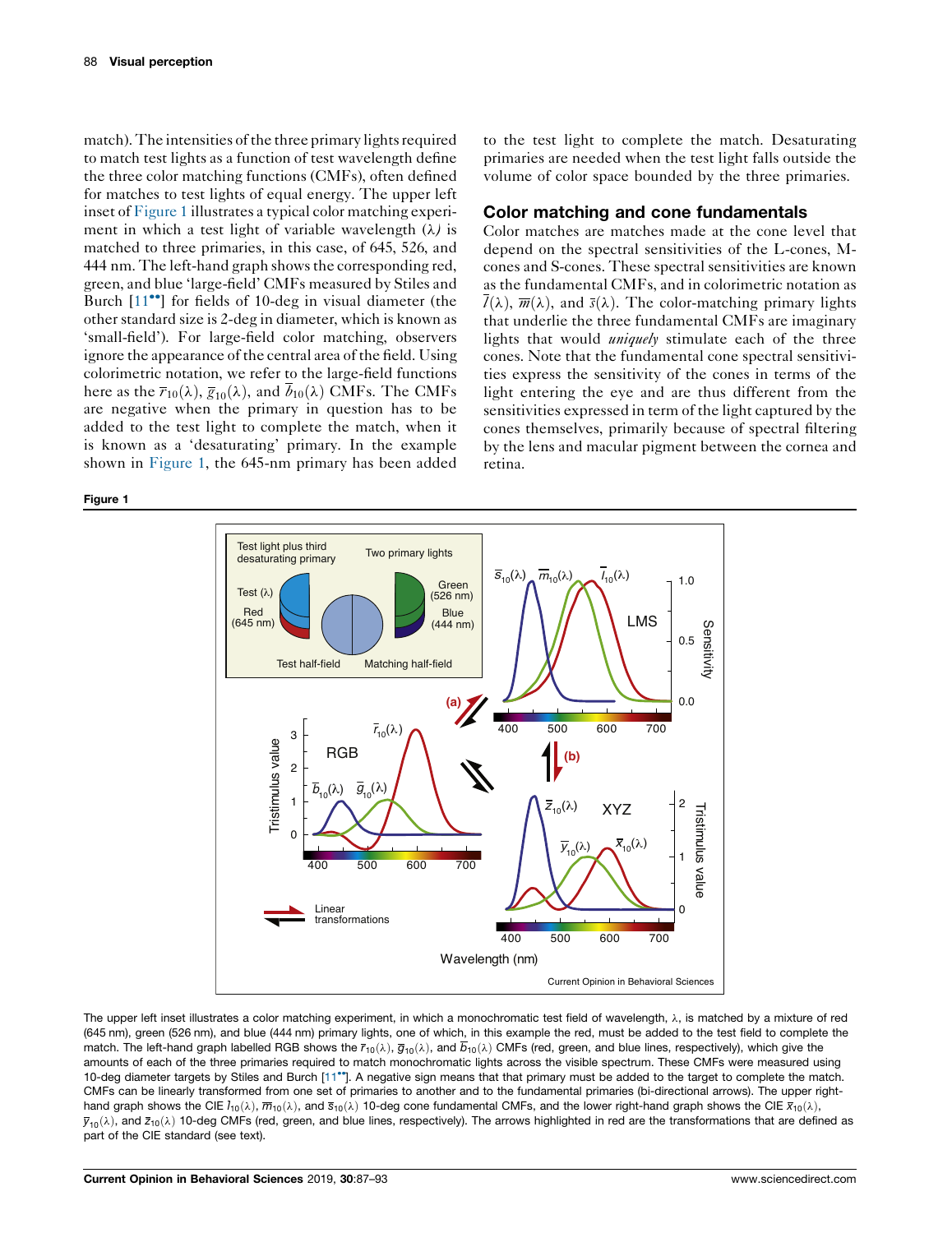<span id="page-2-0"></span>All sets of CMFs, whether for real or imaginary primaries, must be a linear transformation of these fundamental CMFs—as indicated by the bidirectional arrows in [Figure](#page-1-0) 1. The upper right-hand graph shows the CIE 2006; 2015 large-field  $\overline{l}_{10}(\lambda), \overline{m}_{10}(\lambda)$ , and  $\overline{s}_{10}(\lambda)$  CMFs and the lower right-hand graph the large-field  $\bar{x}_{10}(\lambda)$ ,  $\bar{y}_{10}(\lambda)$ , and  $\bar{\mathfrak{x}}_{10}(\lambda)$ CMFs. The red arrows are the linear transformations defined in the CIE standard: arrow (a) corresponds to Eq.  $(3)$ , below, and arrow (b) to Eq.  $(5)$ . The  $\bar{x}(\lambda), \bar{y}(\lambda)$ , and  $\bar{z}(\lambda)$  CMFs were an invention of the CIE in 1931 that used imaginary primaries to form a color volume that was larger than the volume of real lights. Thus, real lights always map onto positive values of  $\bar{x}(\lambda)$ ,  $\bar{y}(\lambda)$ , and  $\bar{z}(\lambda)$  [as they must also do, of course, for  $\bar{l}(\lambda)$ ,  $\bar{m}(\lambda)$ , and  $\bar{s}(\lambda)$ ]. For these linear transformations to be valid, color matching must be linear and additive. Tests of linearity and additivity are embodied in Grassmann's Laws, which have been tested extensively and hold well [[12–15\]](#page-6-0).

Until the report of technical committee TC 1-36 in 2006, the CIE had been reluctant to sanction a set of fundamental CMFs, preferring instead to define color matches as  $\overline{r}(\lambda)$ ,  $\overline{g}(\lambda)$ , and  $\overline{b}(\lambda)$  or  $\overline{x}(\lambda)$ ,  $\overline{y}(\lambda)$ , and  $\overline{z}(\lambda)$ .

The standardization of the cone fundamentals requires the definition of yjr linear transformation from a known set of CMFs, such as  $r(\lambda)$ ,  $\overline{g}(\lambda)$ , and  $\overline{b}(\lambda)$ , to  $\overline{l}(\lambda)$ ,  $\overline{m}(\lambda)$ , and  $\bar{s}(\lambda)$ , thus:

$$
\begin{pmatrix}\n\overline{I}_R & \overline{I}_G & \overline{I}_B \\
\overline{m}_R & \overline{m}_G & \overline{m}_B \\
0 & \overline{s}_G & \overline{s}_B\n\end{pmatrix}\n\begin{pmatrix}\n\overline{r}(\lambda) \\
\overline{g}(\lambda) \\
\overline{b}(\lambda)\n\end{pmatrix} =\n\begin{pmatrix}\n\overline{I}(\lambda) \\
\overline{m}(\lambda) \\
\overline{s}(\lambda)\n\end{pmatrix},
$$
\n(1)

where  $\bar{l}_R$ ,  $\bar{l}_G$ , and  $\bar{l}_B$  are, respectively, the L-cone sensitivities to the R, G and B primary lights, and similarly  $\overline{m}_R$ ,  $\overline{m}_G$ , and  $\overline{m}_B$   $\overline{s}_R$ ,  $\overline{s}_G$ , and  $\overline{s}_B$  are the analogous M-cone and Scone sensitivities. (Since the S-cones are insensitive in the long-wavelength part of the spectrum, it can be assumed that  $\bar{s}_R$  is zero.) Given that we need only define the relative shapes of  $\overline{l}(\lambda), \overline{m}(\lambda)$ , and  $\overline{s}(\lambda)$ , this simplifies to:

$$
\begin{pmatrix}\n\overline{I}_R/\overline{I}_B & \overline{I}_G/\overline{I}_B & 1 \\
\overline{m}_R/\overline{m}_B & \overline{m}_G/\overline{m}_B & 1 \\
0 & \overline{s}_G/\overline{s}_B & 1\n\end{pmatrix}\n\begin{pmatrix}\n\overline{r}(\lambda) \\
\overline{g}(\lambda) \\
\overline{b}(\lambda)\n\end{pmatrix} = \begin{pmatrix}\nk_I\overline{I}(\lambda) \\
k_m\overline{m}(\lambda) \\
k_S\overline{s}(\lambda)\n\end{pmatrix},
$$
\n(2)

where the absolute values of  $k_l$ ,  $k_m$ , and  $k_s$  remain unknown, but are typically chosen to scale the three functions in some way; for example, so that  $k_l / (\lambda)$ ,  $k_m\overline{m}(\lambda)$ , and  $k_s\overline{s}(\lambda)$  peak at unity. To specify the cone fundamentals, therefore, we need at a minimum to know the *relative* spectral sensitivities of the cones to the  $R$ ,  $G$ , and  $B$  primaries (or  $X$ ,  $Y$ ,  $Z$  primaries).

A common approach to recovering the unknowns in the above equations has been to measure the three cone spectral sensitivities,  $\overline{l}(\lambda)$ ,  $\overline{m}(\lambda)$ , and  $\overline{s}(\lambda)$ , directly. However, such measurements are complicated by the overlap of the three cone spectral sensitivities across the visible spectrum (see Figure 2). To measure the cone sensitivities separately requires the use of either special conditions of adaptation [e.g. Refs. [16–18\]](#page-6-0) or color deficient observers who lack one or two of the normal cone types [e. g. Refs. 1<sup>\*\*</sup>,[19](#page-6-0)<sup>°</sup>]. Stockman and Sharpe [1<sup>\*\*</sup>] used spectral sensitivity data measured in nine protanopes, who lack L-cones, twenty-two deuteranopes, who lack M-cones, and three S-cone monochromats, who lack both M-cones and L-cones  $[20^{\bullet\bullet}, 21]$  $[20^{\bullet\bullet}, 21]$  $[20^{\bullet\bullet}, 21]$  to determine the unknowns in

| mure<br>ı |
|-----------|
|-----------|



Comparisons between estimates of the 2-deg L-cone, M-cone and Scone fundamentals by Stockman and Sharpe [1<sup>•</sup>], which are also the CIE 2006; 2015 standards (solid colored lines), Smith and Pokorny [\[19](#page-6-0)<sup>°</sup>] (dashed lines) and König and Dieterici [[27](#page-6-0)] (symbols).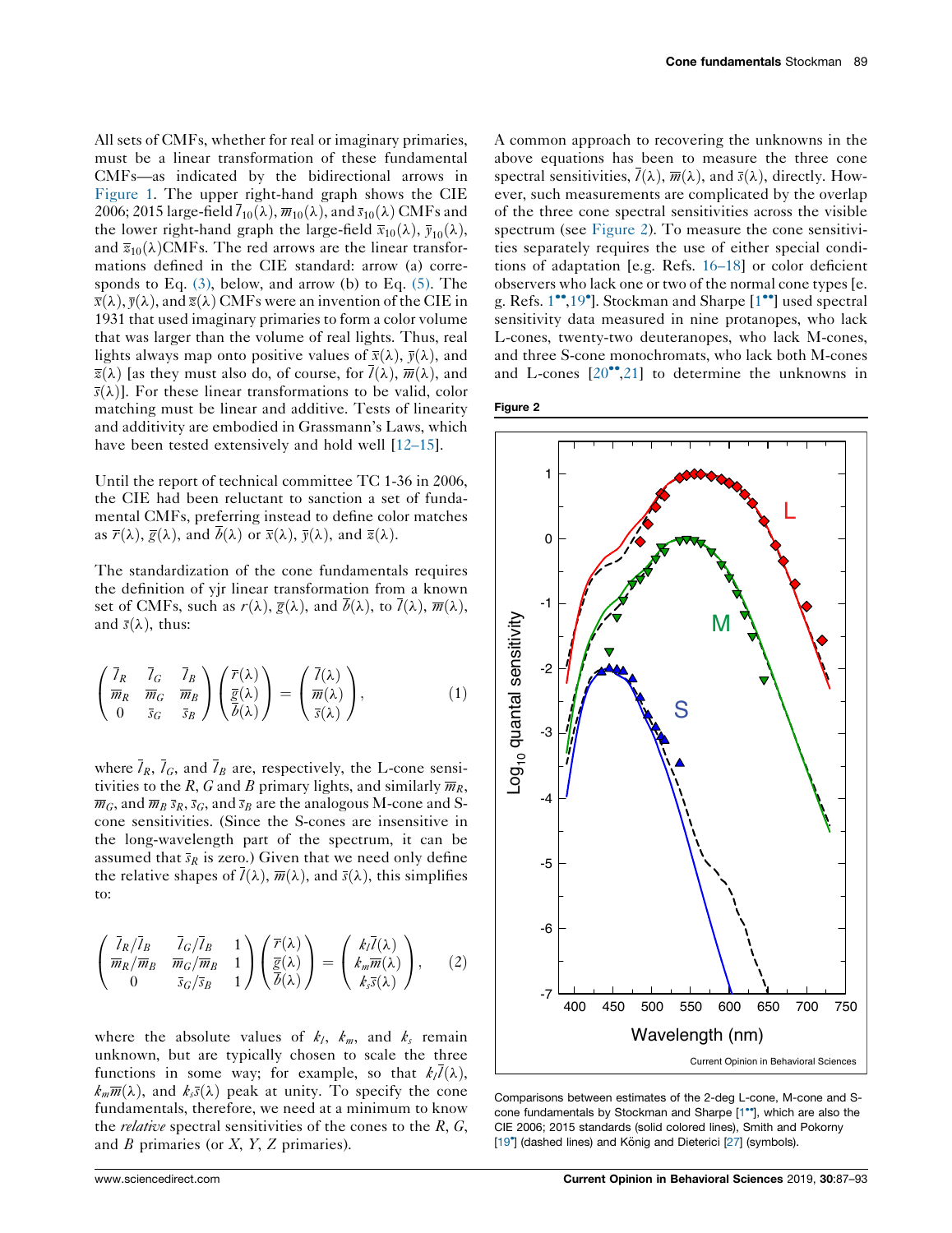<span id="page-3-0"></span>Eq. [\(2\)](#page-2-0). Importantly, all their observers had been genotyped, and the male deuteranopes and protanopes were chosen so that they had only a single opsin gene on their X chromosome (and therefore had only one longer wavelength cone photopigment). Consequently, the cone photopigments in their observers were all known.

Another critical issue in defining the cone fundamentals is the choice of the  $\overline{r}(\lambda)$ ,  $\overline{g}(\lambda)$ , and  $\overline{b}(\lambda)$  CMFs from which  $\overline{l}(\lambda)$ ,  $\overline{m}(\lambda)$ , and  $\overline{s}(\lambda)$  should be linearly transformed. In principle, any set should suffice, but in practice the available data sets vary considerably in quality. In particular, the widely used CIE 1931 2-deg CMFs [\[22\]](#page-6-0) are entirely unsuitable, because they were reconstructed from relative color matching data [[23,24](#page-6-0)] using the flawed 1924 CIE  $V(\lambda)$ function [\[25](#page-6-0)]. Not only is such a reconstruction unnecessary and speculative, since CMFs can be measured directly, but the 1924 function also significantly underestimates luminance at short wavelengths [see Ref. 6<sup>••</sup>]. The 10-deg CMFs of Stiles and Burch  $[11^{\bullet}]$  $[11^{\bullet}]$  were chosen for the new CIE standards because they are the best and most comprehensive set of directly measured CMFs; and unlike the related CIE 1964 10deg CMFs have not been modified by the CIE [\[26](#page-6-0)]. The transformation matrix from the Stiles and Burch 10-deg  $\overline{r}_{10}(\lambda)$ ,  $\overline{\mathcal{G}}_{10}(\lambda)$ , and  $\overline{\mathcal{b}}_{10}(\lambda)$  CMFs [\[11](#page-6-0)<sup>••</sup>] to the three 10-deg cone fundamentals,  $l_{10}(\lambda)$ ,  $\overline{m}_{10}(\lambda)$ , and  $\overline{s}_{10}(\lambda)$  CMFs is [\[4](#page-5-0)<sup>°</sup>]:

$$
\begin{pmatrix} 2.846201 & 11.092490 & 1 \ 0.168926 & 8.265895 & 1 \ 0 & 0.010600 & 1 \ \end{pmatrix} \begin{pmatrix} \overline{r}_{10}(\lambda) \\ \overline{\underline{g}}_{10}(\lambda) \\ \overline{b}_{10}(\lambda) \end{pmatrix} = \begin{pmatrix} \overline{I}_{10}(\lambda) \\ \overline{m}_{10}(\lambda) \\ \overline{s}_{10}(\lambda) \end{pmatrix}.
$$
 (3)

The CIE 2-deg cone spectral sensitivities are based on the same transformation, but the cone fundamentals are adjusted to macular and photopigment optical densities appropriate for a 2-deg target field [for details see Ref.  $1^{\bullet}$ . The 2-deg functions are shown as logarithmic sensitivities in [Figure](#page-2-0) 2 and the 10-deg functions as linear sensitivities in the upper right-hand graph of [Figure](#page-1-0) 1 (both red, green, and blue lines).

The CIE 2-deg and 10-deg cone fundamentals [[4](#page-5-0)<sup>°</sup>] proposed by Stockman and Sharpe  $[1^{\bullet}]$  are arguably the most secure estimates of the mean normal human cone spectral sensitivities available for modelling human color vision being based on observers of known genotype. They follow a long history of cone spectral sensitivity estimates, the first plausible estimates of which were obtained in the 19th century by König and Dieterici  $[27]$  $[27]$  $[27]$  (shown as symbols in [Figure](#page-2-0) 2). Notable estimates since then include those by Bouma [[28](#page-6-0)], Judd [\[29,30\]](#page-6-0), Wyszecki and Stiles [[31](#page-6-0)<sup>••</sup>], Vos and Walraven [\[32\]](#page-6-0), Vos [\[33\]](#page-6-0), Estévez [\[34](#page-6-0)], Vos et al. [\[35](#page-6-0)], and Stockman et al. [\[36\]](#page-6-0). Until recently, the estimates by Smith and Pokorny [\[19](#page-6-0) ] have beenwidely usedin science and vision research as a *de facto* standard. However, they were based on the flawed CIE 1931 CMFs that were then corrected by Judd [[37](#page-6-0)] and then by Vos [\[33\]](#page-6-0) to improve their performance at short wavelengths. Unfortunately, because the corrections that were applied were arbitrarily restricted to wavelengths shorter than 460 nm, the Smith and Pokorny cone fundamentals are implausible in that spectral region. [Figure](#page-2-0) 2 shows the Smith and Pokorny estimates as dashed lines and for historical context the estimates by König and Dieterici as symbols. For the L-cone and M-cone fundamentals, the discrepancies between the more modern fundamentals are found mainly at shorter wavelengths where the Smith and Pokorny functions are flawed; the discrepancies between the S-cone fundamentals are more extensive. The effects of such discrepancies on color prediction have become more important in recent years because of the use of lights with narrow-band spectral components.

# Cone fundamentals and luminance

Photometry and colorimetry were artificially linked in the CIE 1931 standard because  $V(\lambda)$  was used to reconstruct the 1931 CMFs (see above). Linking  $V(\lambda)$  [or  $\overline{v}(\lambda)$ ] to the cone fundamentals (but not using it to define them) remains convenient and useful not just for photometry (e.g. for defining  $cd/m^2$  or trolands) but also for modelling postreceptoral color vision. Specifically, it is generally assumed that the postreceptoral 'luminance' pathway, upon which visual functions such as motion perception and visual acuity depend, is mediated by a linear combination of the L-cone and M-cone with a spectral sensitivity of  $V(\lambda)$  [e.g. Ref. [38](#page-6-0)]. To provide a  $V(\lambda)$  function consistent with their new cone fundamentals, Sharpe et al. [\[2](#page-5-0),[3](#page-5-0)<sup>\*</sup>] measured luminous efficiency in 40 genotyped observers. From these measurements, they proposed mean  $V(\lambda)$  functions for 2-deg and 10-deg vision that were linear combinations of the Stockman and Sharpe (CIE) L-cone and M-cone spectral sensitivities. These functions,  $\bar{y}(\lambda)$  and  $\bar{y}_{10}(\lambda)$  for 2-deg and 10-deg vision, respectively, are defined in Eqs. [\(4\)](#page-4-0) and [\(5\),](#page-4-0) below, and form part of the CIE 2006; 2015 standard  $[4^{\bullet},5^{\bullet}]$  $[4^{\bullet},5^{\bullet}]$  $[4^{\bullet},5^{\bullet}]$  $[4^{\bullet},5^{\bullet}]$ .

It should be recognized that unlike cone spectral sensitivity functions luminous efficiency or  $V(\lambda)$  functions change dramatically with chromatic adaptation [e.g. Ref. [39\]](#page-6-0). Moreover, the relative contributions of the M-cones and L-cones to luminance and thus to the shape of  $V(\lambda)$  varies considerably across observers [e.g. Ref. [2](#page-5-0)]. For critical tasks,  $V(\lambda)$  should be determined individually for each observer and for each experimental condition.

# Cone fundamentals and XYZ

By making a few further simple assumptions, the cone fundamentals,  $l(\lambda)$ ,  $\overline{m}(\lambda)$ , and  $\overline{s}(\lambda)$ , can be linearly transformed to the familiar colorimetric variants:  $\bar{x}(\lambda)$ ,  $\bar{y}(\lambda)$ , and  $\overline{z}(\lambda)$ —a form still in common use in applied areas of research [\[5](#page-5-0)<sup>°</sup>]. The new derivations of  $\overline{y}(\lambda)$  and  $\overline{y}_{10}(\lambda)$  were introduced in the previous section.  $\overline{\mathbf{z}}(\lambda)$  and  $\overline{\mathbf{z}}_{10}(\lambda)$  are simply scaled versions of  $\bar{s}(\lambda)$  and  $\bar{s}_{10}(\lambda)$ , respectively, while  $\bar{x}(\lambda)$  and  $\bar{x}_{10}(\lambda)$  were chosen for consistency with the earlier CIE CMFs.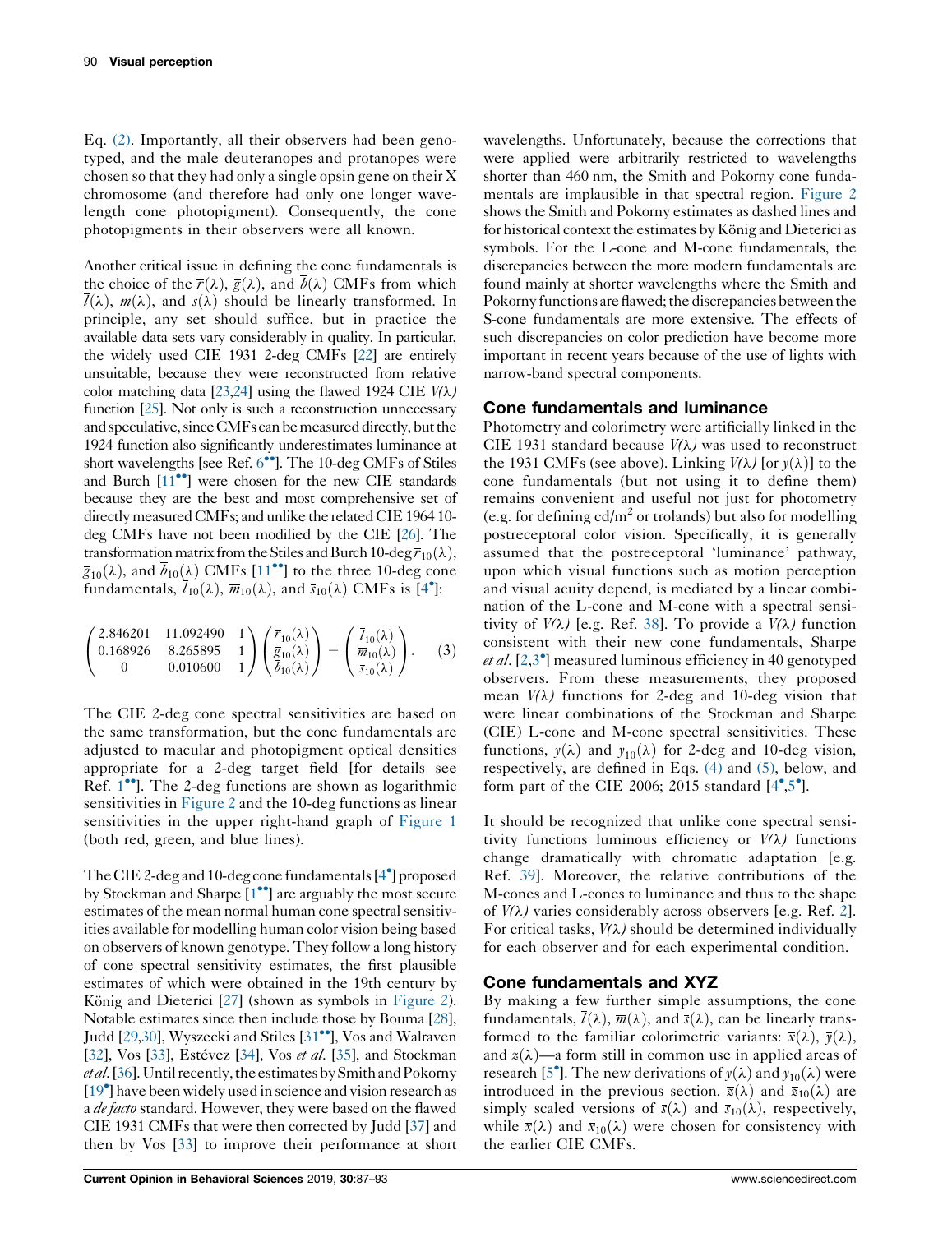<span id="page-4-0"></span>The 2-deg transformation is given by:

where  $\overline{l}(\lambda)$ ,  $\overline{m}(\lambda)$ , and  $\overline{s}(\lambda)$  are the CIE 2006 2-deg cone fundamentals and the 10-deg transformation is given by:

$$
\begin{pmatrix}\n1.94735469 & -1.41445123 & 0.36476327 \\
0.68990272 & 0.34832189 & 0 \\
0 & 0 & 1.93485343\n\end{pmatrix}\n\begin{pmatrix}\n\overline{q}(\lambda) \\
\overline{m}(\lambda) \\
\overline{s}(\lambda)\n\end{pmatrix}\n\begin{pmatrix}\n1.93986443 & -1.34664359 & 0.43044935 \\
0.69283932 & 0.34967567 & 0 \\
0 & 0 & 2.14687945\n\end{pmatrix}\n\begin{pmatrix}\n\overline{q}_{10}(\lambda) \\
\overline{m}_{10}(\lambda) \\
\overline{s}_{10}(\lambda)\n\end{pmatrix}
$$
\n
$$
=\begin{pmatrix}\n\overline{x}_{10}(\lambda) \\
\overline{y}_{10}(\lambda) \\
\overline{z}_{10}(\lambda)\n\end{pmatrix}
$$
\n(5)



Chromaticity coordinates of the spectrum locus (solid white lines) based on the CIE 2006; 2015 2-deg standards with selected wavelengths (solid circles) labelled in the diagrams. Panel **(a)**:  $l(\lambda)$ ,  $m(\lambda)$ , where  $\overline{l}(\lambda) = \overline{l}(\lambda) / (\overline{l}(\lambda) + \overline{m}(\lambda) + \overline{s}(\lambda))$  and  $\overline{m}(\lambda) = \overline{m}(\lambda) / (\overline{l}(\lambda) + \overline{m}(\lambda) + \overline{s}(\lambda))$ . Panel **(b)**:  $r(\lambda)$ , g ( $\lambda$ ) where  $r(\lambda)=\bar r(\lambda)/(\bar r(\lambda)+\bar g(\lambda)+\bar b(\lambda))$  and  $g(\lambda)=\bar g(\lambda)/(\bar r(\lambda)+\bar g(\lambda)+\bar b(\lambda))$  for primaries of 645, 526 and 444 nm. Panel (**c)**:  $x(\lambda), y(\lambda)$ chromaticity coordinates where  $x(\lambda) = \bar{x}(\lambda)/(x(\lambda) + \bar{y}(\lambda) + \bar{z}(\lambda))$  and  $y(\lambda) = \bar{y}(\lambda)/(x(\lambda) + \bar{y}(\lambda) + \bar{z}(\lambda))$ . Panel (d) shows the MacLeod–Boynton chromaticity coordinates, where  $I_{MB}(\lambda) = 0.6899\overline{I}(\lambda)/\overline{Y}(\lambda)$  and  $s_{MB}(\lambda) = 0.0372\overline{s}(\lambda)/V(\lambda)$ .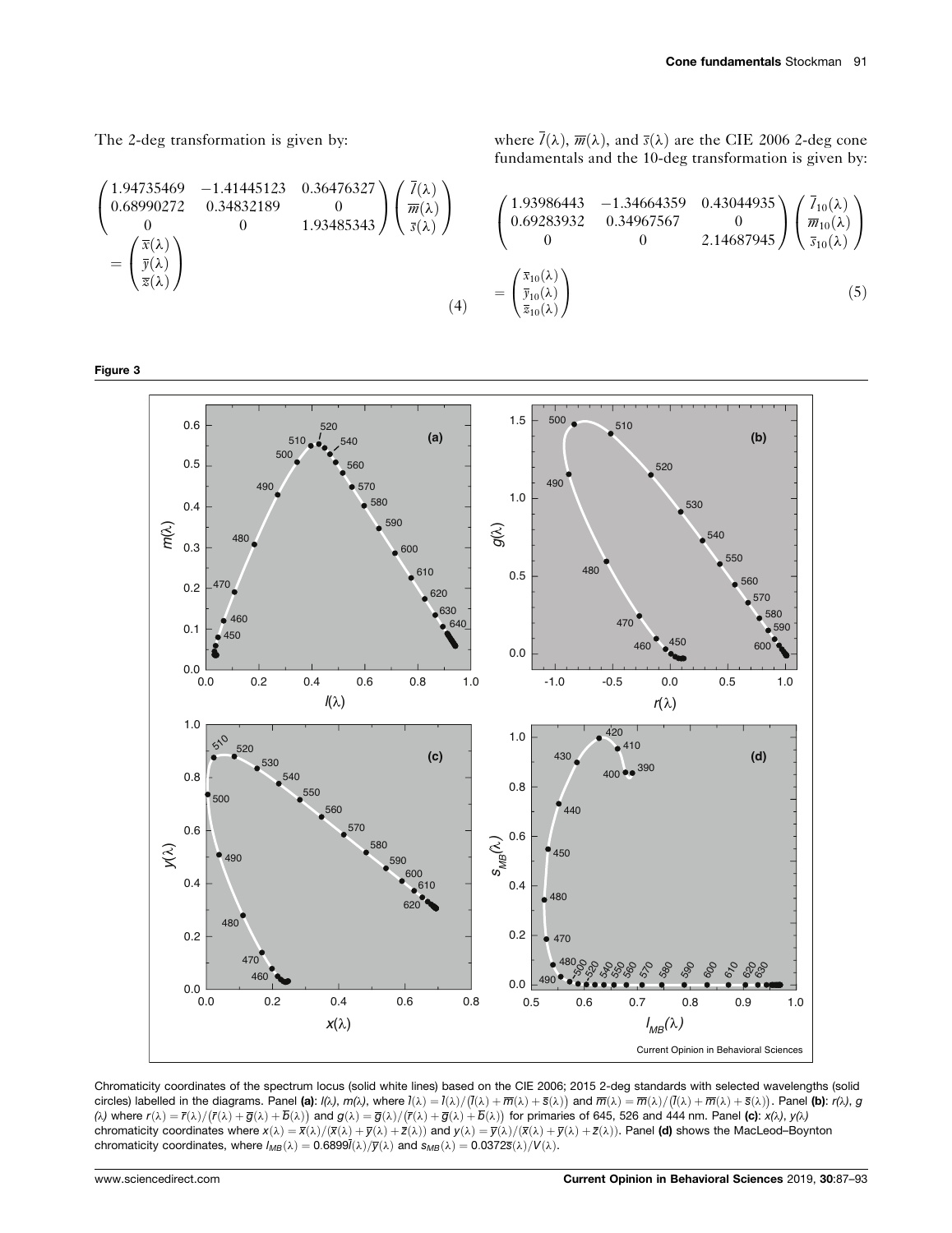<span id="page-5-0"></span>where  $\overline{l}_{10}(\lambda), \overline{m}_{10}(\lambda)$ , and  $\overline{s}_{10}(\lambda)$  are the CIE 2006 10-deg cone fundamentals.

[Figure](#page-4-0) 3 shows the spectrum locus plotted in four frequently used types of chromaticity diagrams that all of which are projective transformations of the CIE 2006: 2015 2-deg CMFs. The transformations are achieved by normalizing the CMFs with respect either to their sum or to luminance. Chromaticity diagrams help to visualize variations in chromaticity separately from variations in intensity or luminance. Panel [A] shows the  $l(\lambda)$ ,  $m(\lambda)$ chromaticity coordinates; Panel [B] the  $r(\lambda)$ ,  $g(\lambda)$  chromaticity coordinates; Panel [C] the  $x(\lambda)$ ,  $y(\lambda)$  chromaticity coordinates; and Panel [D] the MacLeod–Boynton chromaticity coordinates  $l_{MB}(\lambda)$ ,  $s_{MB}(\lambda)$ . Each panel shows the chromaticity coordinates of the spectrum locus as the white solid line with selected, labelled wavelengths highlighted by the solid circles. Because of the normalizations, only two of the three coordinates need to be plotted. Although the four projective transformations appear strikingly different, they reflect the same underlying color matches.

# Individual differences

The CIE standards are useful for modelling color vision for observers with mean normal cone and mean normal V  $(\lambda)$  spectral sensitivities. But users of the standards should be aware that individual differences will affect the predictions for individual observers. Individual differences occur in the density of the pigment in the lens, in the density of macular pigment at the fovea, and in the axial optical density of the photopigment in the photoreceptor. As well as differing between individuals, the last two vary with retinal eccentricity, and should be adjusted when predicting the cone spectral sensitivities for target sizes and eccentricities different from the standards. Adjustments for macular and lens pigments densities are incorporated within the CIE standard [4 ]. How to adjust for variations in photopigment optical density is described in Stockman and Sharpe [6<sup>••</sup>] and Brainard and Stockman [7].

Variations in the spectral positions of the L-cone and Mcone photopigments are also common because of hybrid (mixed) L-cone and M-cone photopigment opsin genes, which are fusion genes produced by intragenic crossing over and thus contain the coding sequences from both Lcone and M-cone pigment genes [for review, see Refs.  $40^{\bullet\bullet}, 41^{\bullet\bullet}$  $40^{\bullet\bullet}, 41^{\bullet\bullet}$ ]. Both *in vitro*  $[42, 43]$  and *in vivo* [e.g. Refs.  $20$ <sup> $\cdot$ </sup>[,44](#page-6-0)] measurements of the absorbance spectrum peaks of the hybrid pigments reveal a wide range of possible anomalous pigments lying between the normal L-cone and M-cone pigments [see Table 1 of Ref. [45\]](#page-6-0). In addition, smaller shifts occur within the normal population, because of different polymorphisms (commonly occurring allelic differences) of the M-cone and L-cone photopigment opsin genes. The most frequently observed

polymorphic-induced shift (c. 3 or 4 nm) occurs in the L-cone photopigment when alanine replaces serine at position 180 of the L photopigment opsin gene. The CIE L-cone fundamental incorporates a mix of these two polymorphisms  $[1^{\bullet}]$ . How to adjust for variations in photopigment spectral position is also described in Stockman and Sharpe  $[6^{\bullet\bullet}]$  and Brainard and Stockman [7].

# Conflict of interest statement

Nothing declared.

## Acknowledgements

The preparation of this manuscript was supported by grants from the Biotechnology and Biological Sciences Research Council (BB/M01858X/1 and BB/R019487/1). The original measurements on which the CIE standards are based would not have been possible without the efforts of Ted Sharpe. I am grateful to Thomas Smart for helpful comments.

### References and recommended reading

Papers of particular interest, published within the period of review, have been highlighted as:

- of special interest
- •• of outstanding interest
- 1. Stockman A, Sharpe LT: Spectral [sensitivities](http://refhub.elsevier.com/S2352-1546(19)30022-1/sbref0005) of the middle-
- $\ddot{\phantom{0}}$ and [long-wavelength](http://refhub.elsevier.com/S2352-1546(19)30022-1/sbref0005) sensitive cones derived from [measurements](http://refhub.elsevier.com/S2352-1546(19)30022-1/sbref0005) in observers of known genotype. Vis Res 2000, 40[:1711-1737.](http://refhub.elsevier.com/S2352-1546(19)30022-1/sbref0005)

The original derivation of the cone fundamentals that form the basis of the CIE physiologically relevant standards.

- 2. Sharpe LT, Stockman A, Jagla W, Jagle H: A luminous [efficiency](http://refhub.elsevier.com/S2352-1546(19)30022-1/sbref0010) function,  $V^*(\lambda)$ , for daylight [adaptation](http://refhub.elsevier.com/S2352-1546(19)30022-1/sbref0010). J Vis 2005, 5:948-968.
- 3. Sharpe LT, Stockman A, Jagla W, Jagle H: A luminous [efficiency](http://refhub.elsevier.com/S2352-1546(19)30022-1/sbref0015)
- $\bullet$ function, V\*<sub>D65</sub>( $\lambda$ ), for daylight [adaptation:](http://refhub.elsevier.com/S2352-1546(19)30022-1/sbref0015) a correction. Color Res Appl 2011, 36[:42-46.](http://refhub.elsevier.com/S2352-1546(19)30022-1/sbref0015)

The final derivation of the new  $V(\lambda)$  functions with corrections for chromatic adaptation that were not included in the original derivation [2].

- 4. CIE: Fundamental Chromaticity Diagram with [Physiological](http://refhub.elsevier.com/S2352-1546(19)30022-1/sbref0020) Axes –
- $\bullet$ Part 1. [Technical](http://refhub.elsevier.com/S2352-1546(19)30022-1/sbref0020) Report 170-171. Vienna: Central Bureau of the Commission [Internationale](http://refhub.elsevier.com/S2352-1546(19)30022-1/sbref0020) de l'Éclairage; 2006.

Part 1 of the CIE report with details of the physiologically relevant standards originally defined in Ref. [1].

- 5. CIE: Fundamental Chromaticity Diagram with [Physiological](http://refhub.elsevier.com/S2352-1546(19)30022-1/sbref0025) Axes –
- $\bullet$ Part 2. Spectral Luminous Efficiency Functions and [Chromaticity](http://refhub.elsevier.com/S2352-1546(19)30022-1/sbref0025) [Diagrams](http://refhub.elsevier.com/S2352-1546(19)30022-1/sbref0025). Vienna: Central Bureau of the Commission<br>Internationale de l' Éclairage; 2015.

Part 2 of the CIE report with details of luminous efficiency and chromaticity diagrams.

- 6. Stockman A, Sharpe LT: Cone spectral [sensitivities](http://refhub.elsevier.com/S2352-1546(19)30022-1/sbref0030) and color
- $\bullet \bullet$ matching. In Color Vision: From Genes to [Perception.](http://refhub.elsevier.com/S2352-1546(19)30022-1/sbref0030) Edited by [Gegenfurtner](http://refhub.elsevier.com/S2352-1546(19)30022-1/sbref0030) K, Sharpe LT. Cambridge University Press; 1999:53- [87.](http://refhub.elsevier.com/S2352-1546(19)30022-1/sbref0030)

Basics of cone spectral sensitivities and color matching with details of how to adjust the cone spectral sensitivities for individual differences.

- Brainard DH, Stockman A: [Colorimetry](http://refhub.elsevier.com/S2352-1546(19)30022-1/sbref0035). In The Optical Society of America [Handbook](http://refhub.elsevier.com/S2352-1546(19)30022-1/sbref0035) of Optics, 3rd Edition, Volume III: Vision and Vision Optics. Edited by Bass M, [DeCusatis](http://refhub.elsevier.com/S2352-1546(19)30022-1/sbref0035) C, Enoch J, [Lakshminarayanan](http://refhub.elsevier.com/S2352-1546(19)30022-1/sbref0035) V, Li G, Macdonald C, Mahajan V, van Stryland E. McGraw Hill; [2010:10.11-10.56](http://refhub.elsevier.com/S2352-1546(19)30022-1/sbref0035).
- 8. Pugh EN Jr, Nikonov S, Lamb TD: Molecular [mechanisms](http://refhub.elsevier.com/S2352-1546(19)30022-1/sbref0040) of
- $\bullet\bullet$ vertebrate [photoreceptor](http://refhub.elsevier.com/S2352-1546(19)30022-1/sbref0040) light adaptation. Curr Opin Neurobiol 1999, 9[:410-418.](http://refhub.elsevier.com/S2352-1546(19)30022-1/sbref0040)

Excellent introduction to phototransduction and light adaptation.

- 9. Mitchell DE, Rushton WAH: Visual pigments in [dichromats](http://refhub.elsevier.com/S2352-1546(19)30022-1/sbref0045). Vis Res 1971, 11[:1033-1043.](http://refhub.elsevier.com/S2352-1546(19)30022-1/sbref0045)
- 10. Deeb SS: The [molecular](http://refhub.elsevier.com/S2352-1546(19)30022-1/sbref0050) basis of variation in human color vision. Clin Genet 2005, 67[:369-377.](http://refhub.elsevier.com/S2352-1546(19)30022-1/sbref0050)